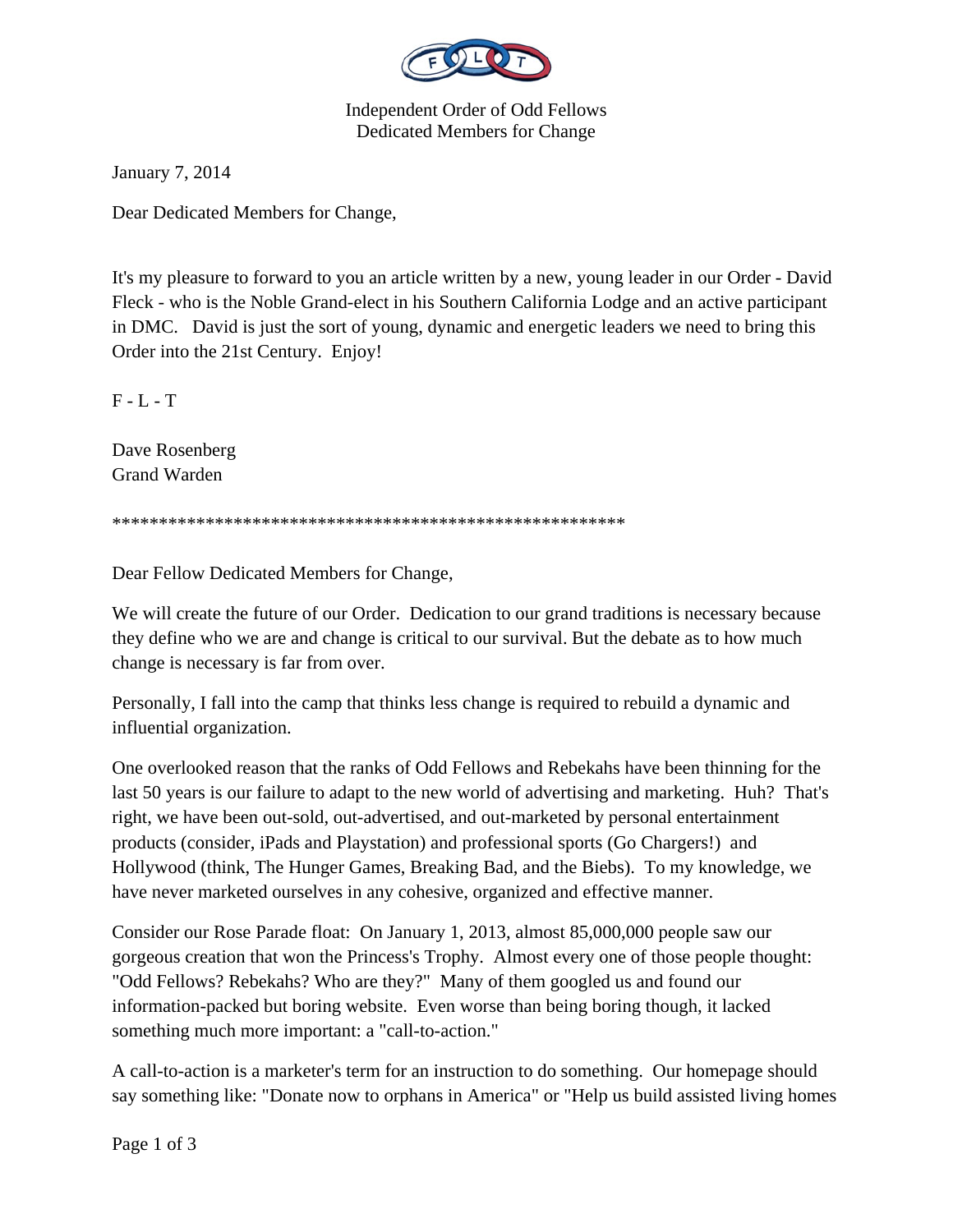

Independent Order of Odd Fellows Dedicated Members for Change

for impoverished Americans with Alzheimers" or "Click here to find out about charities in your neighborhood" and so on. Are you starting to get the point? Our international body, local jurisdictions and lodges all need marketing strategies that encourage people to do something. The Masons' float had the word "Shriners" spelled out in roses. Anybody who visited a Shriners website was encouraged to donate to help sick kids. There's is not a perfect landing page but it is a far cry better than ours. Wouldn't you be curious to know how much money that float generates for their hospitals?

A landing page is a webpage with the purpose of capturing the name and email (and possibly other information) of the visitors to your site. For example, say your lodge has a float in a local holiday parade and on your float you have a banner with your landing page address: www.WhoAreOddFellowsInYourCity.com. Parade-goers search for that page and come to your lodge's landing page. Once there, you give them a few pieces of pertinent information such as: 1.) "Odd Fellows and Rebekahs are a group of your neighbors who think it's important to give back to the community and have a good time while they are at it;" 2.) "We host local musicians at our lodge every 3rd Friday of the month;" 3.) "We raise money for local charities including -- and --" Lastly, you give them a call-to-action. It might be as simple as Click Here for more information about our charitable programs and Click Here for more information about our music nights.

Check out this link that shows some effective "landing pages":

http://unbounce.com/landing-page-examples/built-using-unbounce/landing-page-designs/

(Scroll down to my favorite - #7 American Bullion. It's so simple yet so effective.)

You might create multiple landing pages for different purposes since each of our lodges has multiple goals. You might have a landing page for prospective members, one for people who want to attend your open events, and one for people who are interested in your charitable outreach.

Then any time you advertise regarding fundraisers, or community programming, or anything, the focus of the flyers, or ads, or whatever, should be to get people to go to your landing page. In this way you will begin to create a database of contacts and to "build your list." This is a list of people who have "opted in" and want more information from you. Every time you organize an event, you will send emails to them. This is a far more effective marketing strategy than spam, or mass emails, or flyers, or even advertisements, because your list is made up of people who have already said they want information from you.

It is also important to have a strategy to follow-up with the people who "opt-in." First, you need to give them the information you promised them - such as information about charities or your